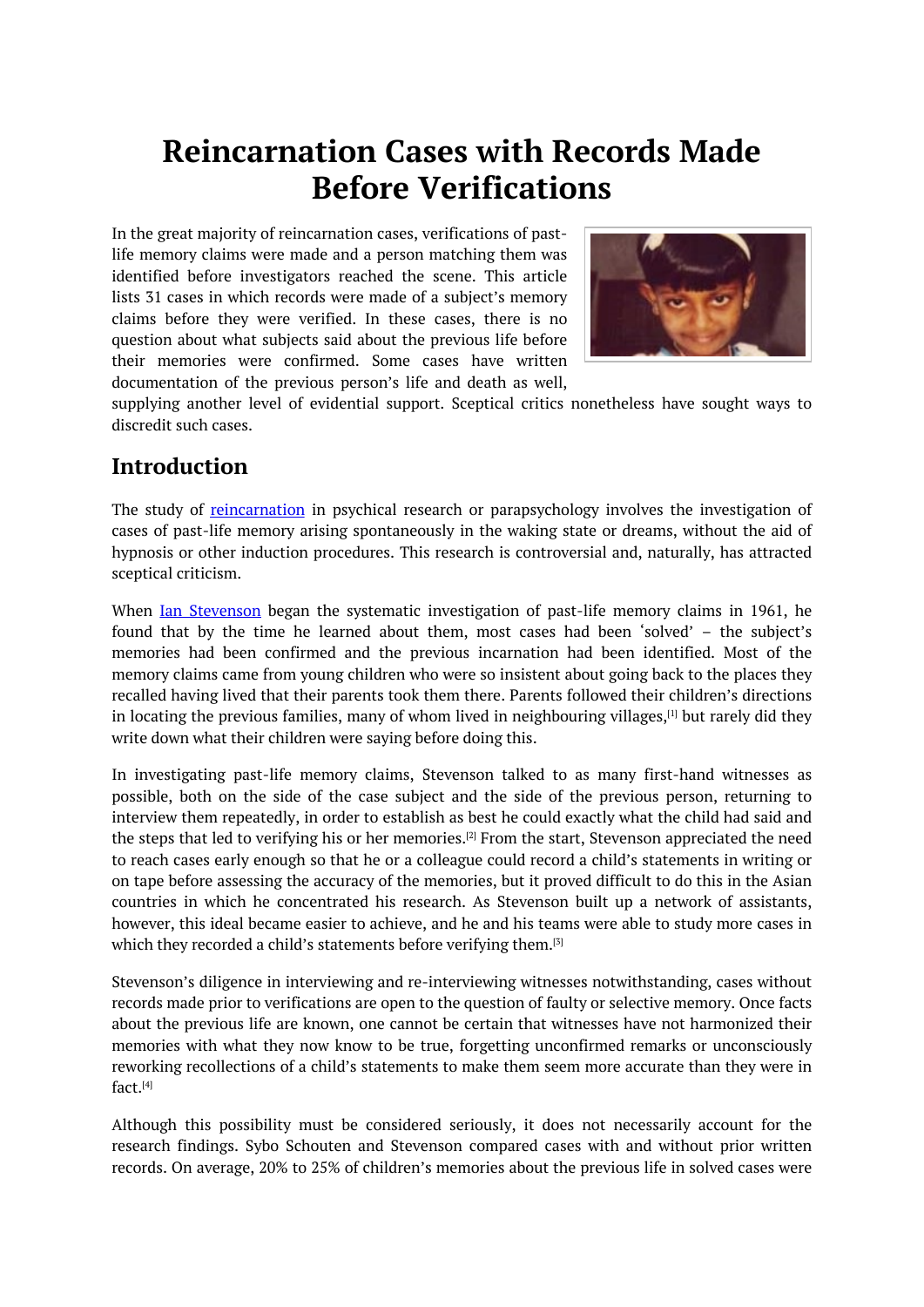wrong in one way or another and this was true whether or not the statements were recorded in writing before they were checked. A comparison of Indian and Sri Lankan cases found that 76.7% of statements in cases with prior written records and 78.4% of statements in cases without prior written records were correct for the previous person, even though many more statements were recorded per subject in written-records cases. [5]

Moreover, when Stevenson and Jürgen Keil compared fifteen cases that had been reinvestigated by Keil twenty years or more after their investigation by Stevenson, they found that in only a single case was the assessment of paranormality hi[gh](#page-0-0)er in Keil's series (it was lower in eleven cases). New details were added to a few cases, but on the whole, considerably more was lost than was added, and there was no indication of selective [improve](http://jamesgmatlock.com/resources/researchers/keil/)ment of witnesses' memories. [6]

Philosopher Stephen Braude introduced the term 'early-bird testimony' to refer to records of a subject's statements made prior to verification.<sup>[7]</sup> However, reincarnation cases do not involve memory claims alone. Case subjects often recognize places and people f[ro](#page-0-0)m the previous lives and when the previous persons are identified, similarities in personality and behaviour between the lives usually [be](#page-0-0)come apparent. Additionally, there may be *physical correspondences* such as likenesses in facial structure, eye form or skin colour; birthmarks or birth defects matching scars or wounds; and recurring diseases. [8]

Records that help establish not only the accuracy of a case subject's memories, but these other features also, exist in many cases. Contemporary documentation obviates reliance on the memories of witnesses and [wh](#page-0-0)en combined with records of the subject's memories before verification, adds substantially to the evidential strength of a case. Stevenson sought out police, medical and autopsy reports to confirm the previous person's injuries and manner of death and collected birth and death certificates and other documents in support of other aspects of the memories.

Critics frequently complain about the lack of early-bird testimony in reincarnation cases, but when it is produced, they are not satisfied. Sceptics have assailed such cases on various grounds, even suggesting fraud on the part of investigators. Sceptical attention so far has been directed solely to records of children's memory claims and has overlooked records pertaining to the previous person's life and death, although many cases include materials of both classes. Altogether, 31 cases with early-bird testimony have been reported in print between 1924 and 2021 from nine countries, including the United Kingdom and United States.

# **Cases with Early-Bird Testimony**

# **Overview**

A case subject's past-life memories may have been recorded by the subjects themselves or by family members, friends or journalists, as well as by researchers, but with a single exception (as explained below) each of the thirty cases listed here was followed up by the research community.<sup>[9]</sup>

In all cases, there was no family or acquaintance connection between the lives; even when statements are recorded in family and acquaintance cases, the possibility that the subject overheard something that someone said cannot be ruled out conclusively. In all but two c[ase](#page-0-0)s, the main memories surfaced in early childhood. With rare exceptions, not only had the subject's memory claims not been investigated before being recorded, the identity, or probable identity, of the previous person was unknown to the subject's family.

Not many cases qualify for inclusion here. Of roughly 2,500 cases in the files of the Division of Perceptual Studies (DOPS) at the University of Virginia in 2005, only 33 (1.3%) were early-bird cases,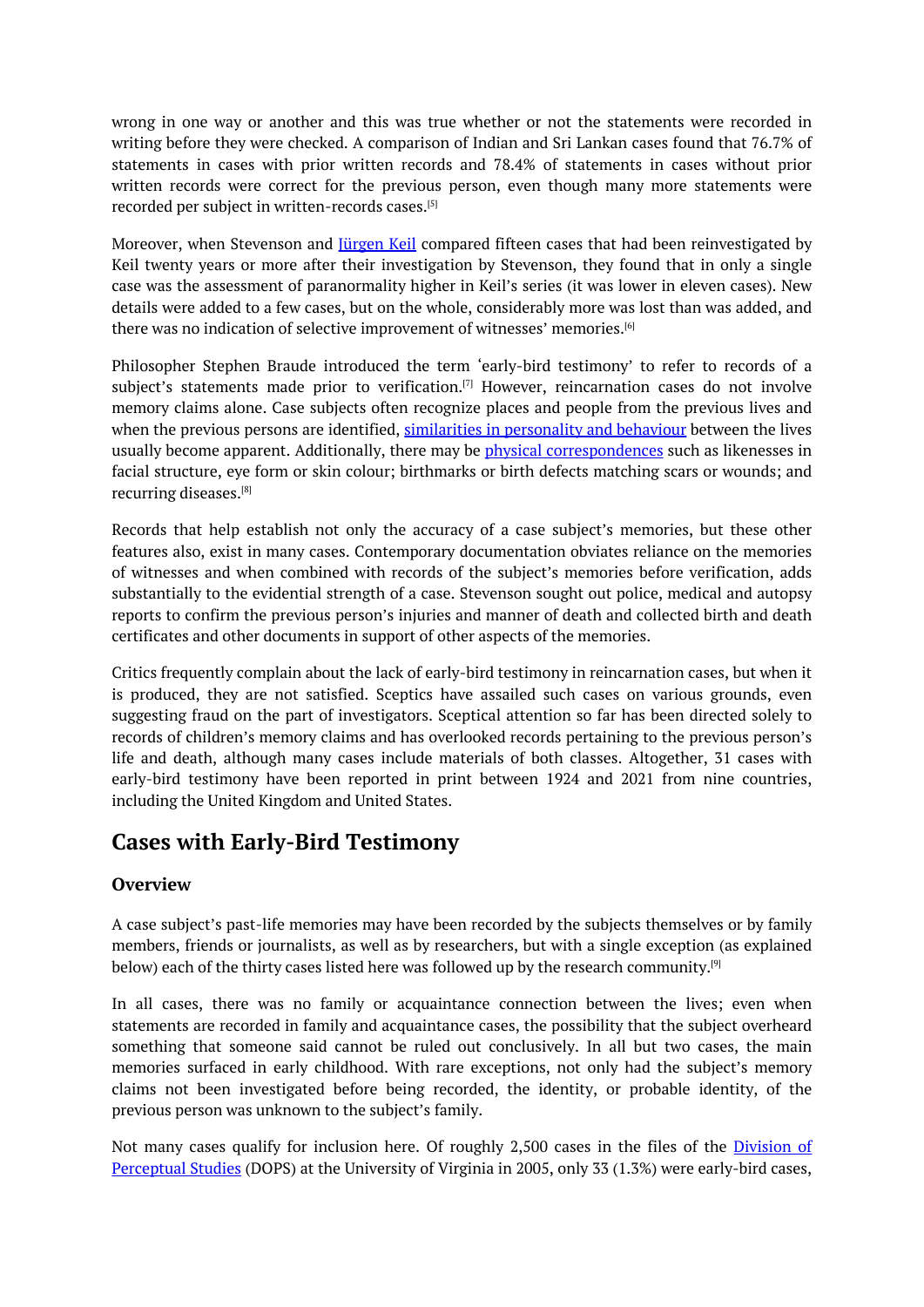[10] and reports of only twenty of these have been published.

The DOPS early-bird count includes cases studied by Stevenson's colleagues Erlendur Haraldsson, Antonia Mills, and Jürgen Keil or earlier generations of researchers, in addition to Stevenson [him](#page-0-0)self. [11] All are Asian cases. As more Western cases have come to light in recent years, it has been easier to obtain written records from early stages in a case's development. Eight Western cases with early-bird testimony have been reported by Stevenson, *Jim B Tucker*, Titus Rivas, *James Matlock*, and KM [W](#page-0-0)ehrstein. Two were self-reported by Jenny Cockell.

This section lists fifteen early-bird cases without records relating to the previous life. Sixteen additional cases are listed under the heading Early-Bird Cases with Past-Life Documentation. Notes on each case emphasize who recorded the initial testimony and describe the nature of the records involved. Space limitations preclude summarizing the cases in greater detail, but links to online reports or entries in the *Psi Encyclopedia* are provided for the majority and published sources are cited for the remainder.

# **Dilukshi Nissanka (Sri Lanka)**

Dilukishi Nissanka's memory claims were documented initially in a letter to the abbot of a rock temple, who undertook their verification. When he encountered difficulties, he contacted a journalist friend who interviewed Dilukshi and her family, then wrote an article for his newspaper, *Weekend*. This article came to the attention of a man who recognized Dilukshi's memories as referring to his deceased daughter. He wrote to Dilushki's father, sending a photocopy to the abbot.

The case was followed up by Erlendur Haraldsson, who reported his investigations first in a journal paper and later a book. [12] He wrote an article about it for the *Psi Encyclopedia*.

### **Duminda Ratnayake (Sri Lanka)**

Duminda [Ratnayake's](https://www.scientificexploration.org/docs/5/jse_05_2_haraldsson.pdf) [me](#page-0-0)mories of being a Buddhist monk were recorded by a Sri Lankan journalist who quickly identified them as referring to a certain man, but Haraldsson found that the statements better fit someone else. Duminda also displayed behaviours corresponding to this other man, who had been chief monk of the monastery in the 1920s.

Haraldsson published his report in <u>a journal paper</u> and later in a book.<sup>[13]</sup> He also wrote <u>an article</u> about the case for the *Psi Encyclopedia*.

### **Gnanatilleka Baddewithana (Sri [Lanka\)](https://notendur.hi.is/erlendur/english/cort/monks.pdf)**

This was the first Sri Lankan reincarnation case to be investigated, by Buddhist scholar HSS Nissanka, between 1960 and 1965.<sup>[14]</sup> The first stories about it appeared in the Sri Lankan press in 1960 and 1961. [15] Nissanka reported on his investigation in Sinhalese in 1964 and later in an English-language book, *The Girl Who Was Reborn*. [16]

Nissanka not only recorded many [of](#page-0-0) Gnanatilleka's memories before verifying them, he was able to make controlled [te](#page-0-0)sts of her recognitions of people from the previous life. Stevenson came to the case after Nissanka but investigated it independe[ntl](#page-0-0)y; he included his report in his 1966 monograph, *Twenty Cases Suggestive of Reincarnation*. [17] The case is described elsewhere in the *Psi Encyclopedia*.

### **Imad Elawar (Lebanon)**

Stevenson was the first to record the p[ast-](#page-0-0)life memories of Imad Elawar and identify the person to whom they referred. His report appeared in *Twenty Cases Suggestive of Reincarnation* in 1966. The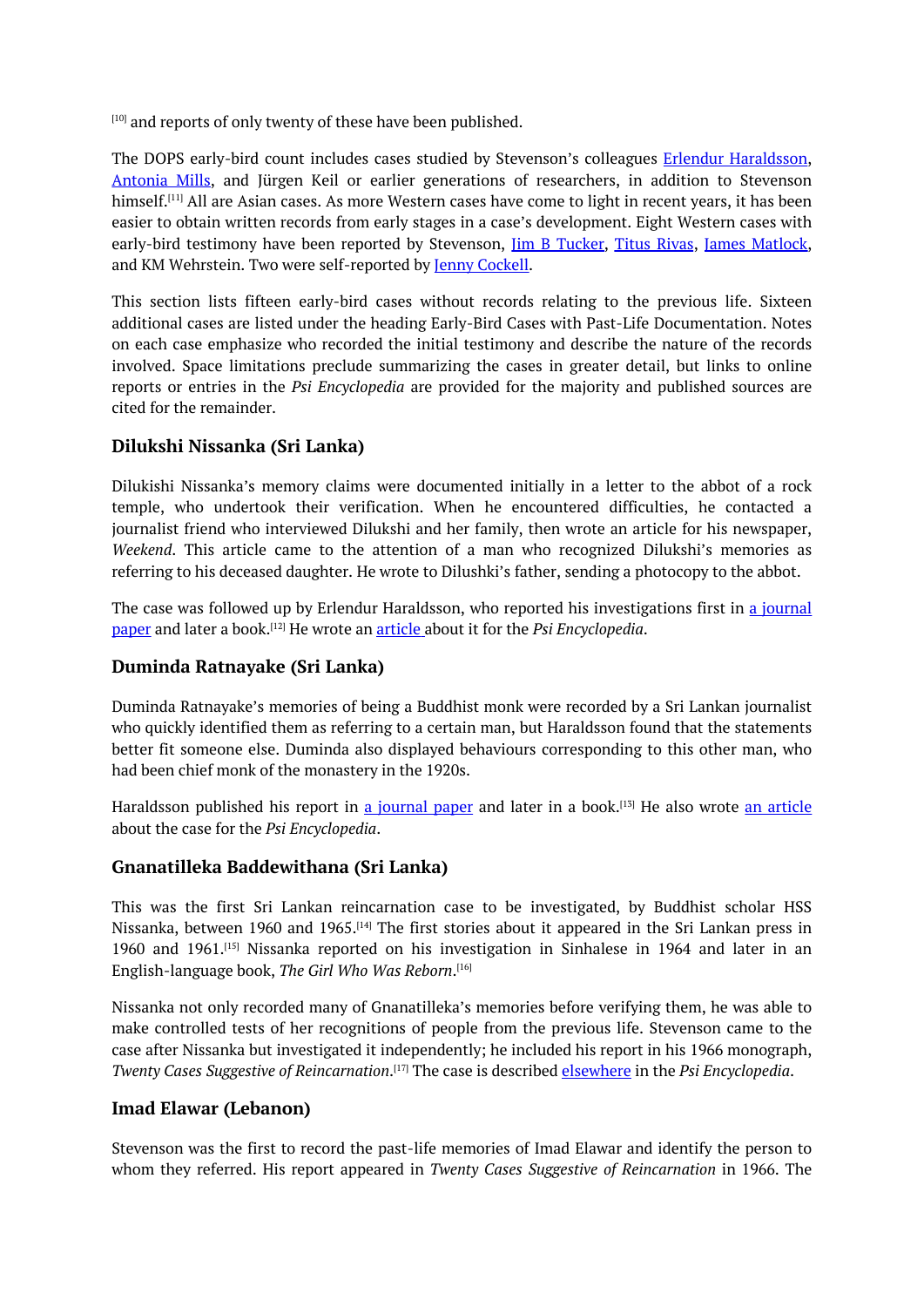identification of the previous person was questioned by sceptic Leonard Angel, whose arguments were assessed as misleading by Julio Barros. $^{\scriptscriptstyle [18]}$  The case is described and the controversy treated at greater length elsewhere in the *Psi Encyclopedia*.

# **Indika Guneratne (Sri Lanka)**

This is another case Stevenson was fortunate to encounter before the present and previous families had met. A tentative identification had been made by Indika's father, although he had done nothing to verify the boy's memory claims. Indika's family was interviewed and his statements recorded by Stevenson's Sri Lankan field assistants before verifications were made. Stevenson's report appears in the second volume of his Cases of the Reincarnation Type series. [19]

### **Iranga Jayakody (Sri Lanka)**

Stevenson's Sri Lankan team learned about this case, intervi[ew](#page-0-0)ed the family and made lists of Iranga's statements before tracing the person to whom they referred. Certain of Iranga's behavioural traits that were out of place in his family were found to resemble this person. Stevenson and his colleague Godwin Samararatne reported on their investigation <u>here</u>.<sup>[20]</sup>

### **Jagdish Chandra (India)**

Jagdish Chandra was the son of KKN Sahay, who investigated his [pa](https://www.scientificexploration.org/docs/2/jse_02_2_stevenson.pdf)[st-](#page-0-0)life memories and wrote about them in a booklet published in 1927. The case was later gone over by Stevenson, who spoke to Jagdish in adulthood and added new details. $^{[21]}$  This important case and the criticisms it has engendered are treated elsewhere in the *Psi Encyclopedia.*

### **Kemal Atasoy (Turkey)**

Kemal Atasoy retained his memories when he was interviewed by Jürgen Keil, who was the first to make a written record of them. Keil was then able to identify the person to whom Kemal referred. Jim Tucker summarized this case in a book, but the principal report is in a journal paper he authored with Keil. [22] The case is treated at greater length elsewhere in the *Psi Encyclopedia*.

### **Kumkum Verma (India)**

An aunt t[oo](#page-0-0)k an interest in Kumkum Verma's memories and recorded them in a notebook before any attempt to verify them was made. The aunt's notebook unfortunately was lost, but not before several of Kumkum's statements had been copied out for Stevenson's team. Stevenson's report of his investigation appears in the first volume of his series, Cases of the Reincarnation Type. [23] The case is described more fully elsewhere in the *Psi Encyclopedia.*

### **Prabhu (India)**

The case of Prabhu was one of the first reincarnation cases to be investigated by modern standards and is the earliest early-bird case of which there is a published account. The case was investigated in the 1920s under the direction of RBS Sunderlal, a local government functionary, who reported it in a French journal article.<sup>[24]</sup> KS Rawat and Titus Rivas provide an English-language summary of the case that draws on a 1964–65 follow-up investigation by HN Banerjee, PK Mathur and SC Mukherjee, in addition to Sahay's original report. [25]

### **Shanti Devi (India[\)](#page-0-0)**

This 1930s case is important beca[use](#page-0-0) a teacher recorded Shanti Devi's memories in a letter and sent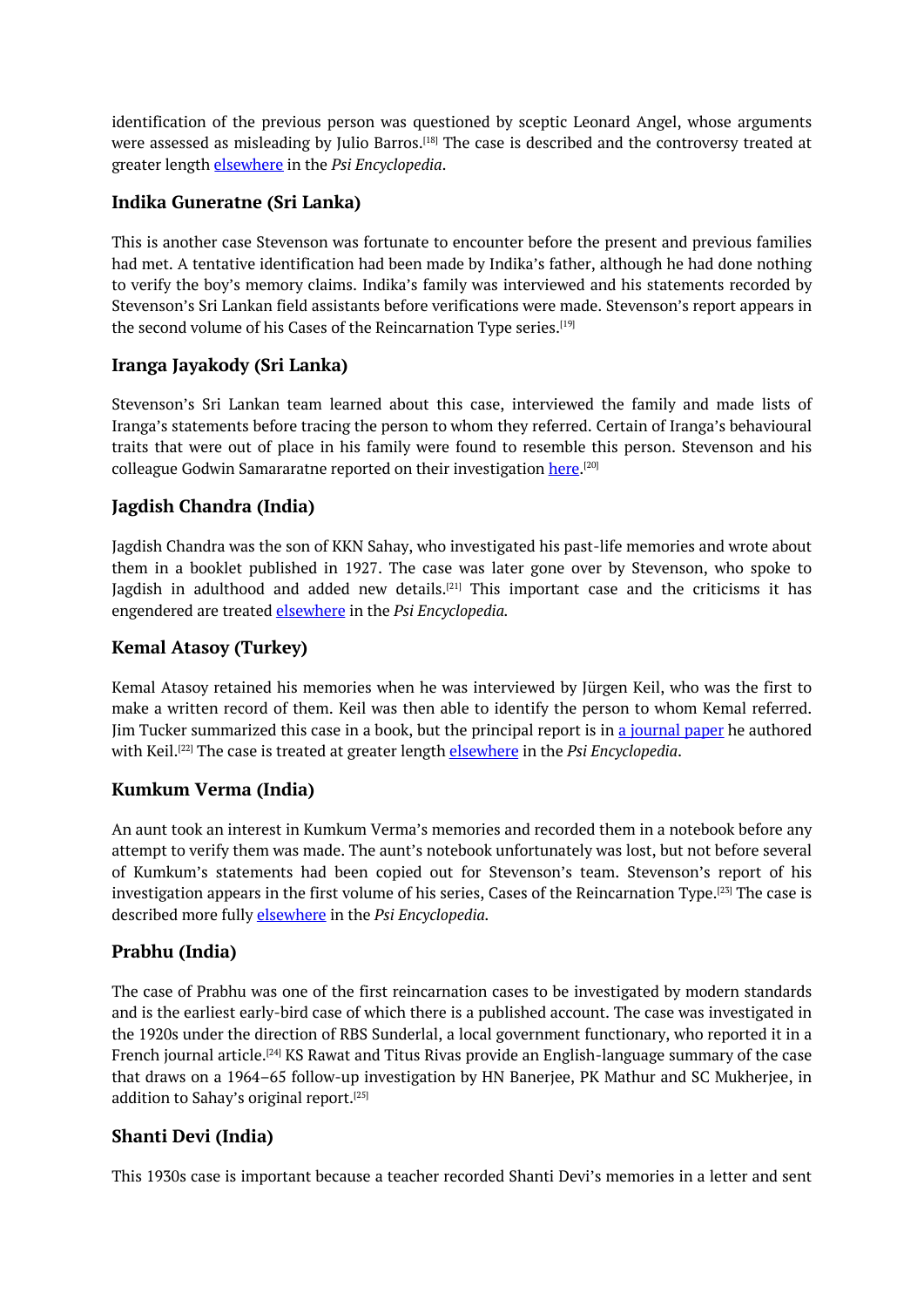them to the town she claimed to have lived, addressed according to information she gave, and received a reply certifying them as correct. A government committee was formed to accompany Shanti Devi on her first visit to the town and witnessed her recognitions of people and places there.  $^{[26]}$  The case was studied extensively by Swedish journalist Sture Lönnerstrand in the 1950s. $^{[27]}$  It is treated at greater length elsewhere in the *Psi Encyclopedia.*

# **[Su](#page-0-0)nder Lal (India)**

The case of Sunder Lal is one of seven KKN Sahay included in his booklet and one of three of which a written record was made before the past-life memories were verified. [28]

# **Sunita Chandak (India)**

Sunita Chandak's father enlisted the help of a journalist in asse[ssi](#page-0-0)ng her memory claims. The journalist published an article about the case, listing several of Sunita's statements. A reader of the story recognized these as corresponding to his deceased daughter. When she was taken to his village, Sunita recognized places and people connected to the previous life.

Although Stevenson investigated this case, he never published a report of it. It is known from the account of Tom Shroder, a *Washington Post* journalist who accompanied Stevenson on a research tour to India in 1997. [29] The case is described elsewhere in the *Psi Encyclopaedia*.

# **Swarnlata Mishra (India)**

Some of Swarnlata [Mish](#page-0-0)ra's past-life recollections were recorded in writing by her father, who gave them to HN Banerjee. Banerjee went to the town Swarnlata said she had lived and, solely on the basis of these notes, was able to identify the family to whom Swarnlata was referring. When taken to the town, Swarnlata recognized places and people, despite attempts to mislead her.

Stevenson re-investigated this case and wrote about it in *Twenty Cases Suggestive of Reincarnation.* [30] It is described elsewhere in the *Psi Encyclopedia*.

### **Thusitha Silva (Sri Lanka)**

Tissa Jayawardane of Stevenson's Sri Lanka team made a written record of some of Thusitha Silva's memories, then went to the town she recalled having lived and on their basis tracked down the family to whom they referred. A second member of the team. Godwin Samararatne, recorded additional memories before Thusitha met members of the previous family. Stevenson and Samararatne reported on their investigation <u>here</u>.<sup>[31]</sup>

# **Early-Bird Cases with Past-Life Documentation**

### **Overview**

Sixteen cases with early bird testimony include records relating to the previous life and death. Such records are important in providing confirmation of a subject's recollections and other case features without relying on the memories of witnesses. All cases apart from the Charles Savage life of Jenny Cockell were investigated by the research community. An exception is made for this case because it possesses good documentation, which Cockell has reproduced in publications and thus made publicly available.

### **Ajendra Singh Chauhan (India)**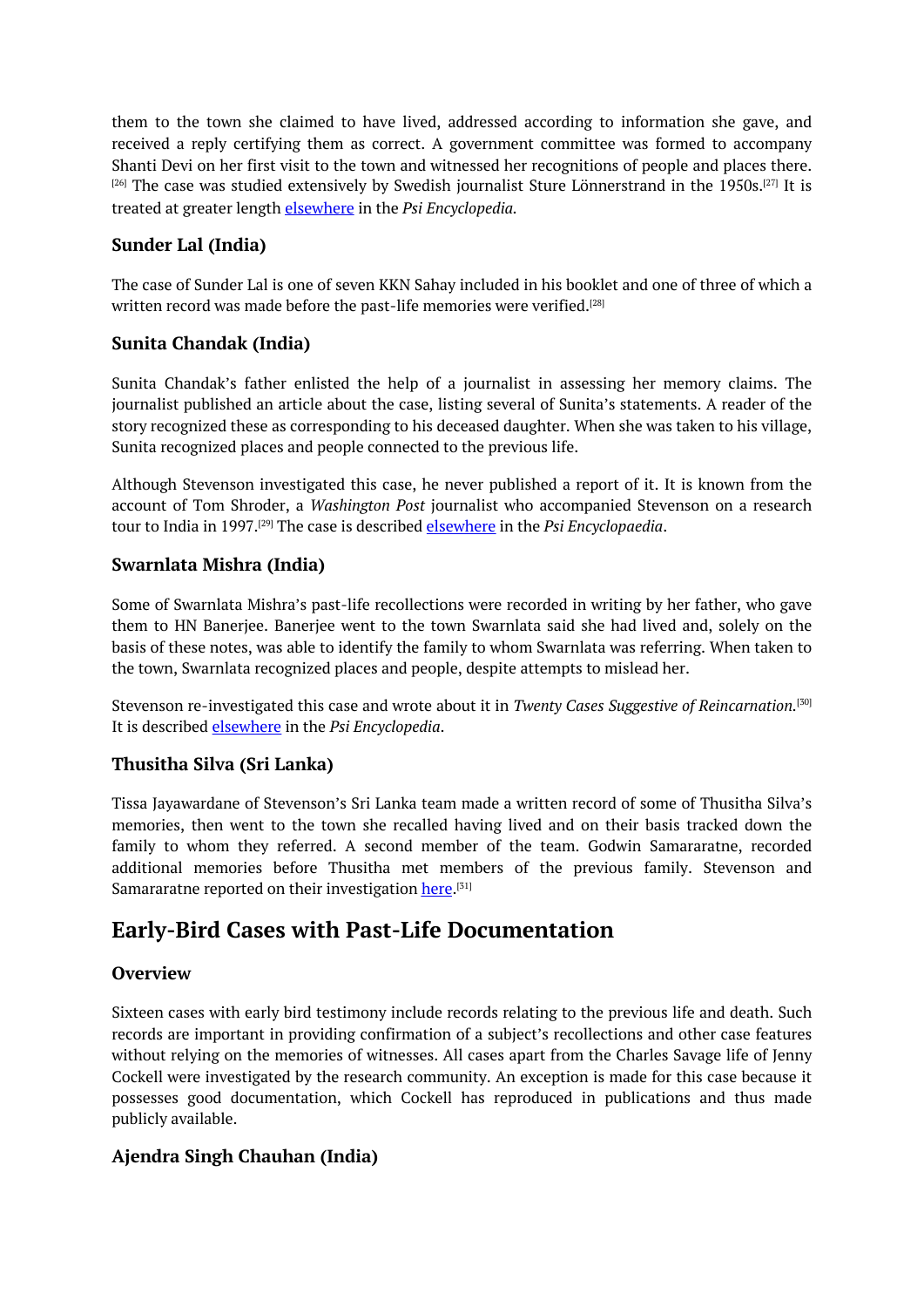One of Stevenson's Indian scouts and field assistants, GRS Gaur, learned about this case from a relative of Ajendra Singh Chauhan's family. Gaur recorded Ajendra's memories about the previous life and death and went to the town he recalled having lived, where he confirmed the essential ones. Ajendra recalled having been shot and killed, and Gaur obtained records of an enquiry into the incident from the local police station. Antonia Mills followed up the case with Gaur's assistance and wrote about it in a book chapter and <u>a journal paper</u> available online.<sup>[32]</sup>

# **Bishen Chand Kapoor (India)**

This is another case originally studied by KKN [Saha](https://www.scientificexploration.org/docs/18/jse_18_4_mills.pdf)y in the 1920s. [On](#page-0-0) meeting Bishen Chand, Sahay noted things he had been saying about the previous life, and with these notes traced the person to whom the boy's memories referred. Sahay accompanied Bishen Chand on his first visit to the town, where he recognized places and picked out his father's image in an old photograph. Certain details of his memories were confirmed by the diary of a lawyer who had represented the previous person in a criminal affair.

This case was restudied in the 1960s and 1970s by Stevenson, who reported on it in the first volume of his Cases of the Reincarnation Type series. [33] It is described at greater length elsewhere in the *Psi Encyclopedia*.

### **Chatura Buddika Karunaratne (Sri La[nk](#page-0-0)a)**

Two Sri Lankan journalists heard about Chatura Karunaratne's past-life memories and independently interviewed him and his family concerning them. A published story about the case came to the attention of Tissa Jayawardane, then assisting Erlendur Haraldsson. Tissa Jayawardane met with Chatura and recorded additional items before the previous person was identified. The case was solved when a man saw the newspaper account and recognized it as referring to his deceased son.

Haraldsson subsequently obtained a document from a military court of enquiry regarding the circumstances of the death in question. A photograph of the previous person's body taken at his funeral shows his face bare, but his head and neck covered with bandages extending over his left ear, the location of Chatura's birthmarks. Haraldsson reported his investigation in a journal paper and later in a book. [34]

### **Christina K (Netherlands)**

Titus Rivas in[ves](#page-0-0)tigated the Dutch case of Christina K over several years and wrote about it more than once. When he first reported it, he had identified a likely previous person from records in a municipal archive but had been unable to trace family members from the previous life. Later he did so, and this allowed him to confirm others of Christina's memories. [35] For more about this case, see Rivas's summary elsewhere in the *Psi Encyclopedia*.

#### **James Leininger (USA)**

This American case has occasioned a good deal of controversy, but it is well documented. James Leininger's parents wrote about his memories and their investigation of them in *Soul Survivor: The Reincarnation of a World War II Fighter Pilot.* [36] Unfortunately they did not retain their contemporary records of his statements, but they did preserve his childhood drawings and James was filmed talking about his memories for a television documentary before the case was solved.

This documentary was never broadcast, but [J](#page-0-0)im Tucker obtained a copy of it, as well as an afteraction flight report in which the previous death was described, consistent with James's memories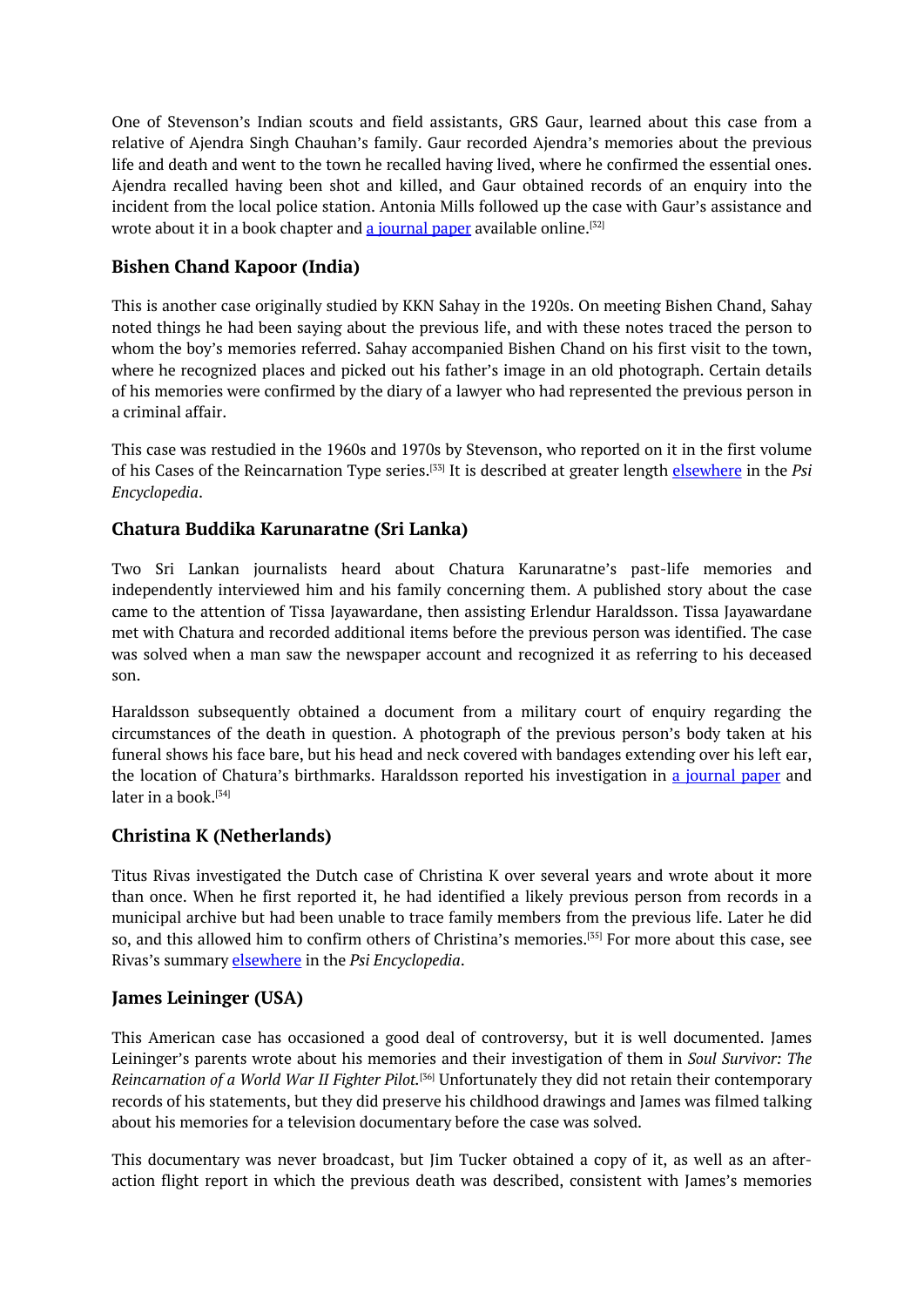and drawings. [37] Additionally, James's father, Bruce Leininger, was able to confirm details of James's memories in **flight logbooks** posted to the internet years after James related them. Tucker wrote about his investigation and summarized his findings in <u>a journal paper</u> and in book chapters.<sup>[38]</sup> Recently, Jam[es](#page-0-0) Matlock has examined the case and produced a detailed timeline of developments. [39]This case and the [criticism](http://natomabaycve62.org/logbook/pdfs/LogbookVC81.pdf)s it has received are covered at greater length **elsewhere** in the *Psi Encyclopedia*.

# **[Je](#page-0-0)nny Cockell (Charles Savage) (UK)**

Jenny Cockell had waking memories and dreams in childhood that she was able to connect to Charles Savage, but she did not initially know who he was. As an adult, a partial name came to her in regression under hypnosis, and this enabled her to track down his death certificate. The fatal accident noted there differed from what she had envisioned under hypnosis, but was consistent with a childhood dream. Cockell wrote about her memories of Charles Savage initially in *Journeys Through Time* and later met a member of Charles's family, from whom she confirmed the accuracy of items of which she was previously uncertain. [40] This case is summarized elsewhere in the *Psi Encyclopedia*.

# **Jenny Cockell (Mary Sutton) (UK)**

Jenny Cockell's well-known mem[ori](#page-0-0)es of Mary Sutton have more documentary support than generally is realized. She gave a detailed account of her memories to a BBC reporter before they had been verified; the reporter's nine-page list of statements and their corroboration by Mary's eldest son is reproduced in one of Cockell's books. [41] A map of the town she drew in childhood turned out to conform to an actual map of the town, which she had not previously seen.<sup>[42]</sup> Cockell obtained Mary's birth and death certificates, establishing her age at death and confirming other details of her memories. [43]

Cockell's self-investigation was reviewed by Mary Rose Barrington, who deposit[ed](#page-0-0) her records in the archives of the Society for Psychical Research. For more on this case and criticisms it has engendere[d,](#page-0-0) see the article about it elsewhere in the *Psi Encyclopedia*.

### **Ruprecht Schulz (Germany)**

Ruprecht Schulz was in his fifties when images of killing himself in an earlier life came to his mind. By following up hunches and clues in his memories, he identified the person he believed he had been. He then wrote a book about his experiences, which brought them to the attention of Stevenson and other researchers.

Stevenson obtained an account of Schulz's memories written before he made contact with the previous person's son. Stevenson also obtained this man's death certificate and Ruprecht's birth certificate. He described the case in *European Cases of the Reincarnation Type*. [44] For further details, see the summary elsewhere in the *Psi Encyclopedia*.

### **Ryan Hammons (USA)**

Ryan Hammons' mother Cyndi recorded his many past-life memories in a journal, which by the time the case was solved included well over two hundred items. Ryan recalled being associated with Hollywood, but the case was solved only with difficulty. He recognized a photograph in a book as being of himself, but this man was identified only after research in the archives of the Academy of Motion Picture Arts and Sciences.

Among other things, Ryan said he had died at 61, which was initially contradicted by the previous person's death certificate, but subsequent research determined that the wrong date of birth was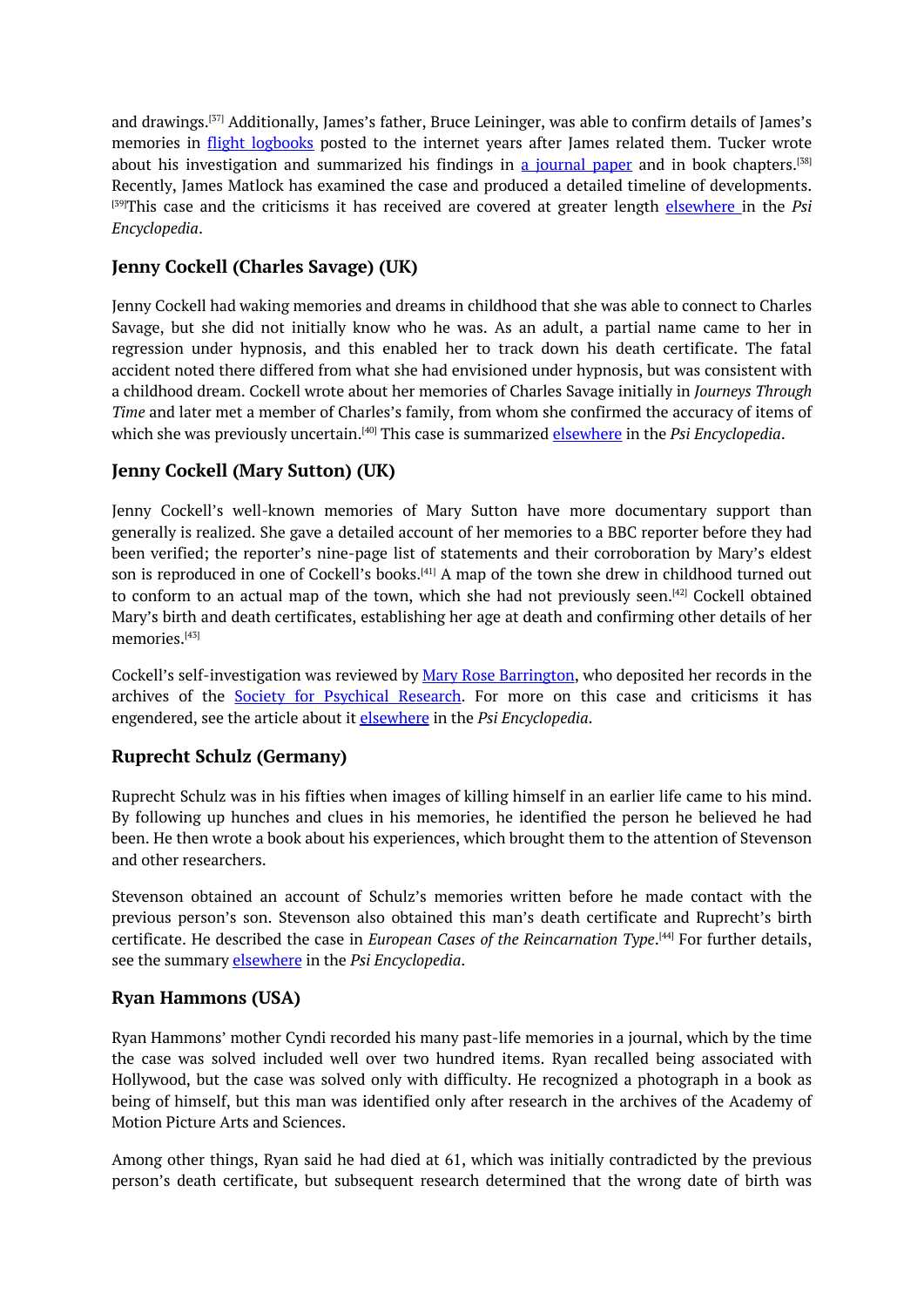given there and that Ryan was correct on this point. Jim Tucker investigated this case and wrote about it in *Life After Life*. [45] It is described elsewhere in the *Psi Encyclopaedia*.

# **Rylann O'Bannion (USA)**

Rylann O'Bannion appe[are](#page-0-0)d in an episode of the American television programme *Ghost Inside My Child* in 2014, when she was six. By that time, her case had been solved, but it had not been when her mother began corresponding with producers of the show, resulting in an unusually long and detailed documentary history of Rylann's memories leading up to the identification.

James Matlock interviewed Rylann and Cindy four years after the show aired and covers more recent developments in *Signs of Reincarnation*. Matlock obtained the previous person's autopsy report, which supported Rylann's recollections of her death. Matlock has described the case in an article for *Paranormal Review*, as well as in his book. [46] It is described elsewhere in the *Psi Encyclopedia*.

# **Subashini Gunasekera (Sri Lanka)**

The case of Subashini Gunasekera is an[oth](#page-0-0)er that Stevenson's Sri Lanka team learned about and documented before solving by talking to witnesses in the area of the previous life. When Stevenson joined the investigation, he examined contemporary newspaper reports of the event that resulted in the previous person's death, further supporting Subashini's memories. Stevenson and Godwin Samararatne reported on their investigation here.

# **Sujith Lakmal Jayaratne (Sri Lanka)**

Sujith's past-life memories came to the atte[ntion](https://www.scientificexploration.org/docs/2/jse_02_2_stevenson.pdf) of a monk in a nearby monastery, who took down a list of things he had been saying, and went to the town he cited and confirmed their correctness for the person he claimed to have been. Stevenson was later able to verify details of that person's fatal accident through police records. He reported on his investigation in the second volume of his Cases of the Reincarnation Type series. [47]

Despite its many strong features, critics have raised questions about this case. These are discussed in an article elsewhere in the *Psi En[cyc](#page-0-0)lopedia*.

# **Sunita Khandelwal (India)**

A lawyer friend of Sunita Khandelwal's family wrote down several of her memory claims and sent the list to HN Banerjee, who interviewed Sunita and her family and recorded several more items before verifying them. [48] Stevenson later went over the case and secured medical records that documented the death Sunita recalled, confirming that a birthmark she bore was at the site of a fatal wound. Stevenson reported his investigation in *Reincarnation and Biology*. [49] This case is described more fully elsewhere in th[e](#page-0-0) *Psi Encyclopedia.*

### **Takeharu (Japan)**

When Takeharu was two years old, he played with toy ships in the bath in a peculiar way, sinking it as if it had been attacked. When he was three, he started talking about Yamoto, which at first meant nothing to his parents. Gradually they realized he was referring to a battleship *Yamoto* which had been sunk by American forces during World War II, 67 years before the boy's birth.

Takeharu said various things about a past life he seemed to be remembering. His mother wrote these things down and contacted Ohkado Masayuki, who discovered that Takeharu's memories matched a young officer assigned to the ship. For a fuller summary of this case and its investigation, see here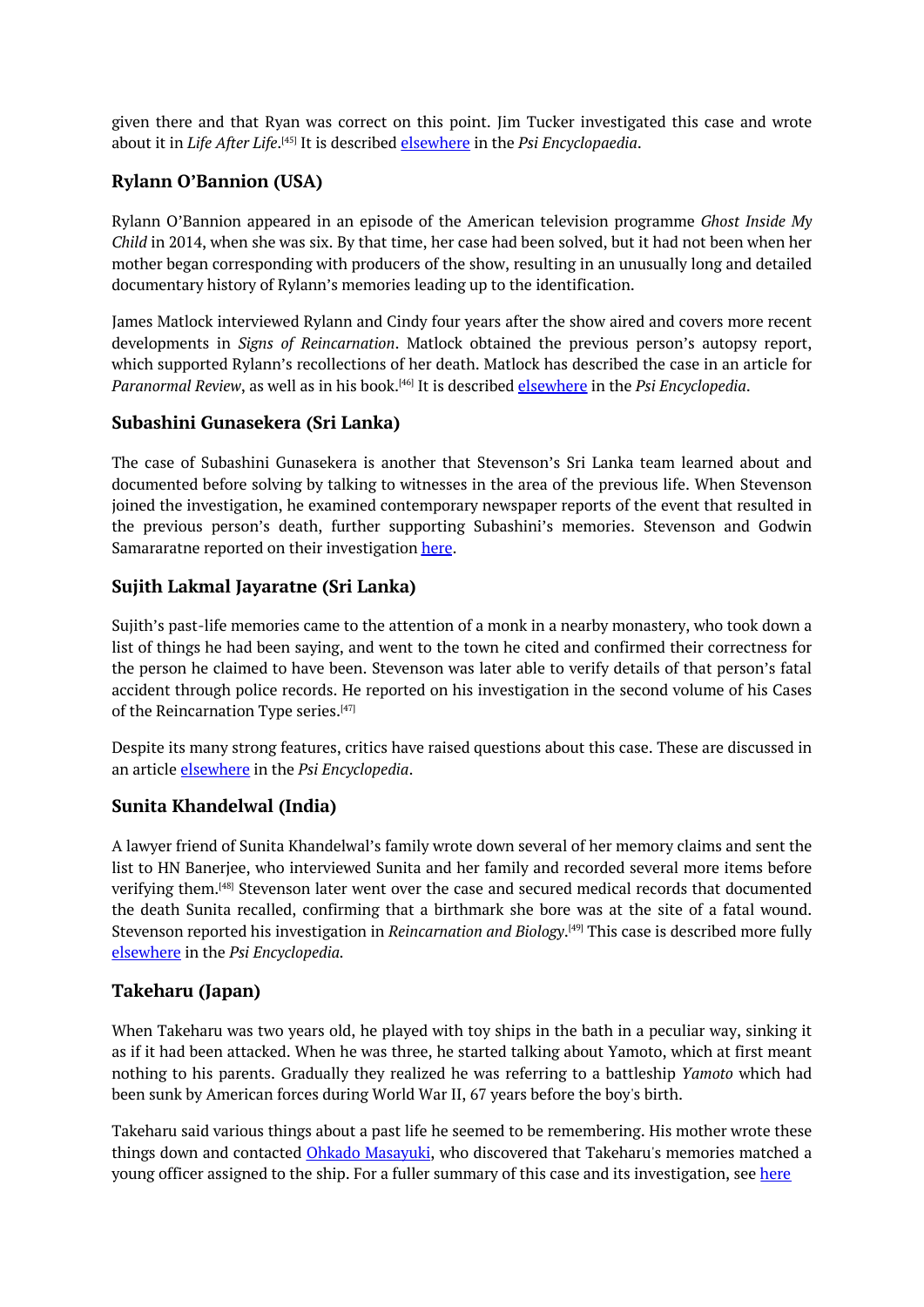# **Thusita Silva (Sri Lanka)**

Thusita Silva's past-life memories were documented by members of Erlendur Haraldsson's Sri Lankan team before verifying them. In addition, Haraldsson secured a document from the local coroner's office that confirmed the circumstances of the death Thusita recalled. Haraldsson reported on his investigation first in <u>a journal paper</u> and later a book.<sup>[50]</sup> He also described the case <u>elsewhere</u> in the *Psi Encyclopedia.*

# **Will (Wilhelm Schmidt) [\(USA\)](https://notendur.hi.is/erlendur/english/cort/Replication_Studies_of_Cases.pdf)**

This case is one of two in the present list (the other being Ruprecht Schulz) in which past-life memories emerged principally in adulthood, although there were childhood precursors. It is the only case verified solely through research on the internet, with no contact with persons acquainted with the previous life to confirm the accuracy of the identification, and is therefore the most weakly developed case in the list. However, it includes memories from dated and time-stamped entries in online forums that were subsequently verified by research on Ancestry.com and other sites.

The life involved here, of a man named Wilhelm Schmidt, is one of thirty that Will claims to recall. The case is reported by KM Wehrstein in an article currently in press.  $^{\left[ 51 \right]}$ 

# **Critical Responses to Early-Bird Cases**

Champe Ransom was a research assistant to Stevenson in the early [19](#page-0-0)70s. At that time, there were only eleven early-bird cases in Stevenson's files. Ransom writes that seven of these were 'seriously flawed in some respect' and that 'the other four had the merits and weaknesses of the typical rebirth case'. [52] Presumably the eleven cases included the five published by Sunderlal and Sahay and one would have been Imad Elawar, but Ransom tells us nothing more about the reports he examined. There were in any event considerably more early-bird cases recorded by 2015, when Ransom issued these [co](#page-0-0)mments.

Ransom's contribution of 2015 is in the main a partial summary of a critique of *Twenty Cases Suggestive of Reincarnation* he prepared for Stevenson when he was working for him. Among other concerns, Ransom notes Stevenson's heavy reliance on interpreters. However, in only two of the cases with early bird testimony listed above (the cases of Imad Elawar and Kemal Atasoy) were the records made with the help of interpreters. In 28 of the thirty cases, the memory claims were initially recorded by persons whose native language was the same as the case subject, and in all except the case of Will, of the previous person as well.

In his critique, Ransom took Stevenson to task for spending only a few days on his cases, but this overlooks the fact that he had teams on the ground who investigated the cases before his arrival and after his departure, and that his investigations typically spanned years. [53] This is characteristic of Stevenson's investigation methodology not only with early-bird cases, although it is evident with them.

Ransom questioned the reliability of the memories of witnesses rel[ate](#page-0-0)d to the previous life. Although this is a serious concern, acknowledged by Stevenson, it is partially rectified with documents compiled during that life or shortly after death in the life. Fifteen of the thirty published early-bird cases have written documentation confirming some part of the past-life memories. Although in no case do these documents cover the full range of the memories, they provide limited support to the cases.

The 'Ransom Report' has become part of the standard critical response to Stevenson, probably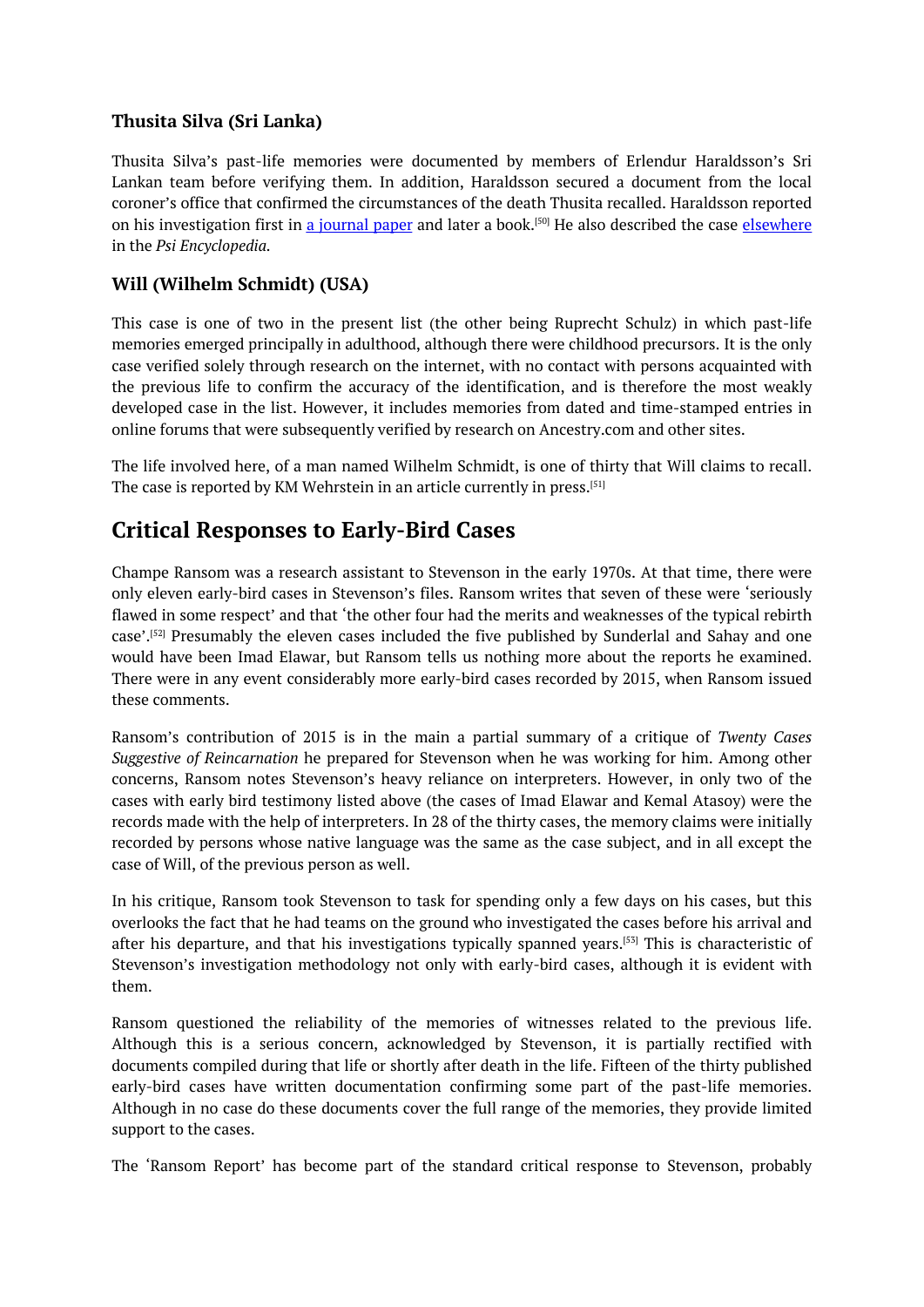because it alleges many of the flaws critics assume mar Stevenson's research. Sceptics have targeted several early-bird cases for special treatment. All are covered elsewhere in the *Psi Encylopedia,* so it is enough to indicate them here: Gnanatilleka Baddewithana, Imad Elawar, Jagdish Chandra, Kemal Atasoy, Bishen Chand Kapoor, James Leininger, Jenny Cockell's memories of Mary Sutton, and Sujith Lakmal Jayaratne. Interested readers are directed to these pieces to see the substance, or lack thereof, of the criticisms. A common strategy of sceptics is to throw out charges (including investigator fraud) without substantiating them – in striking contrast to the works they are critiquing.

James G Matlock

# **Literature**

Allix, S. (2021). *When I Was Someone Else: The Incredible True Story of Past Life Connection*. Rochester, Vermont, USA: Park Street Press. [Translation of *Lorsque j'étais quelqu'un d'autre*. Paris: Mama Éditions, 2017.]

Angel, L. (1994). Empirical evidence of reincarnation? Examining Stevenson's 'most impressive' case. *Skeptical Inquirer* 18/5 (September/October), 481-87.

Angel, L. (2015). Is there adequate empirical evidence for reincarnation? In *The Myth of an Afterlife: The Case against Life after Death*, ed. by M. Martin & K. [Augustine,](https://cdn.centerforinquiry.org/wp-content/uploads/sites/29/1994/09/22165115/p35.pdf) 645-54. Lanham, Maryland, USA: Rowman & Littlefield.

Banerjee, H.N., Mathur, P.K., & Mukherjee, S.C. (1965). *Review of a Case-History Suggestive of Extra-Cerebral Memory: Prabhu—Report of the Case Suggestive of Extra Cerebral Memory*. (Research Monograph No. 3.) Jaipur, India: University of Rajasthan Department of Parapsychology.

Barrington, M.R. (2002). The case of Jenny Cockell: Towards a verification of an unusual 'past life' report. *Journal of the Society for Psychical Research* 66, 106-12.

Barros, J.C.S. (2004). Another look at the Imad Elawar case: A review of Leonard Angel's critique of this "past life memory case study." [Web post.]

Braude, S.E. (2003). *Immortal Remains: The Evidence for Life after Death.* Lanham, Maryland, USA: Rowman & [Littlefield.](http://www.criticandokardec.com.br/imad_elawar_revisited.html)

Cockell, J. (1993). *Yesterday's Children: The Extraordinary Search for My Past Life Family*. London: Piatkus. [Reprinted 1994 as *Across Time and Death: A Mother's Search for her Past Life Children*. New York: Simon & Schuster.]

Cockell, J. (2008). *Journeys Through Time: Uncovering My Past Lives.* London: Piatkus.

Cockell, J. [2017]. *Past Lives Eternal*. CreateSpace Independent Publishing Platform.

Cockell, J. (2021). *Living With Past Lives*. [Independently published.]

Grubbs, A. (2006). *Chosen to Believe.* Jonesboro, Georgia, USA: Pink Elephant Press.

Gupta, L.D., Sharma, N.R., & Mathur, T.C. (1936). *An Inquiry into the Case of Shanti Devi*. New Delhi: International Aryan League.

Hall, M.P. (1946). *Reincarnation: The Cycle of Necessity* (3rd ed.). Los Angeles: Philosophical Research Society.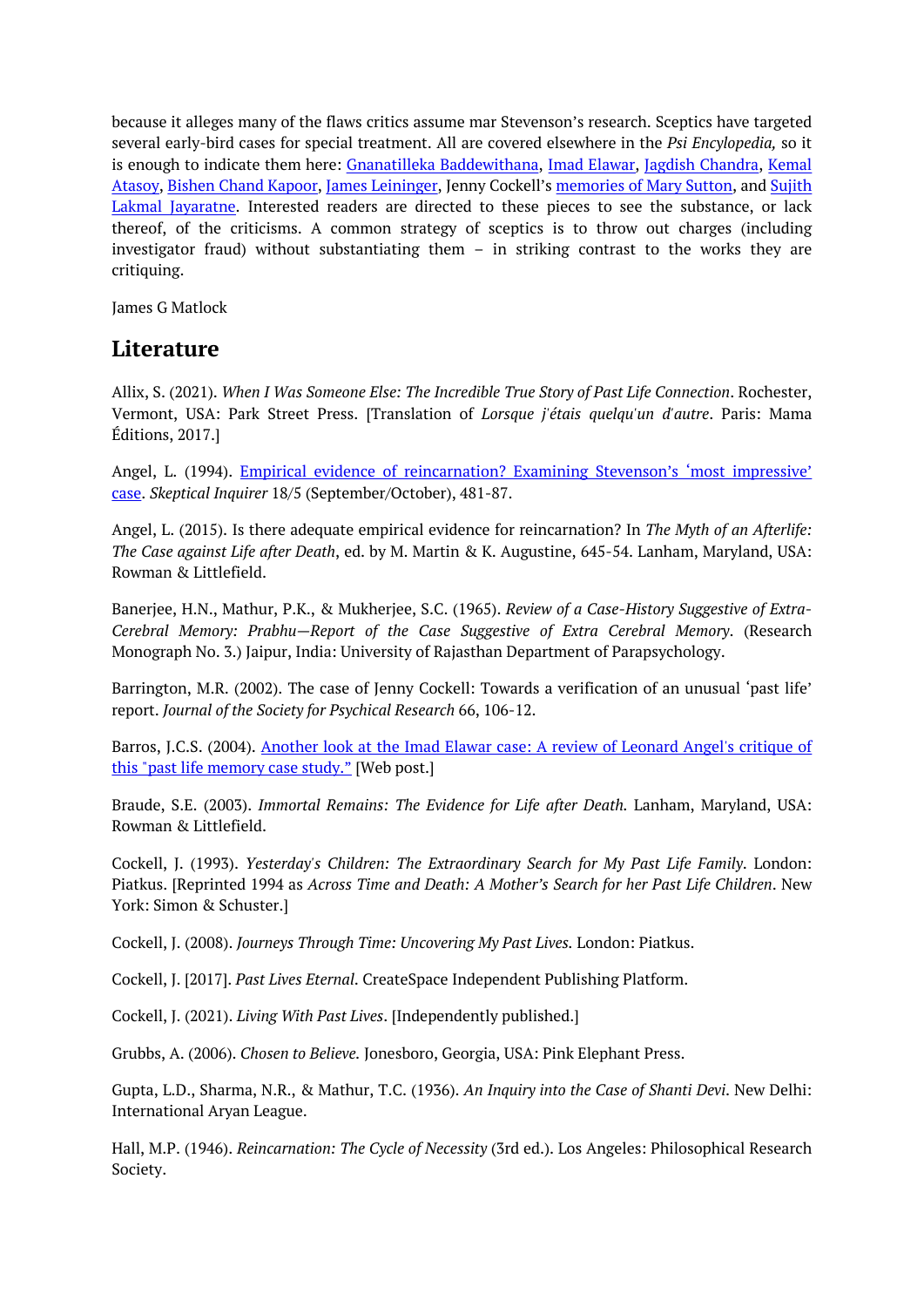Haraldsson, E. (1991). Children claiming past life memories: Four cases in Sri Lanka. *Journal of Scientific Exploration* 5, 233-62.

Haraldsson, E. (2000). Birthmarks and claims of previous-life memories: II. The case of Chatura Karunaratne. *Journal of the Society for [Psychical](https://www.scientificexploration.org/docs/5/jse_05_2_haraldsson.pdf) Research* 64, 82-92.

Haraldsson, E., & Abu-Izzeddin, M. (2002). Development of certainty about the correct deceased person in a case of the [reincarnation](https://notendur.hi.is/erlendur/english/cort/chatura.pdf) type in Lebanon: The case of Nazih Al-Danaf. *Journal of Scientific Exploration* 16, 363-80.

Haraldsson, E., & Matlock, J.G. (2016). *I Saw a Light and Came Here: Children's Experiences of [Reincarnation](https://notendur.hi.is/~erlendur/english/cort/nazih.pdf)*. Hove, UK: White Crow Books.

Haraldsson, E., & Samararatne, G. (1999). Children who speak of a previous life as a Buddhist monk: Three new cases. *Journal of the Society for Psychical Research* 63, 268-91.

Keil, H.H.J., & Tucker, J.B. (2005). Children who claim to remember previous lives: Cases with written records made before the previous [personality](https://notendur.hi.is/erlendur/english/cort/monks.pdf) was identified. *Journal of Scientific Exploration* 19, 91-101.

Leininger, B., & Leininger, A., with Gross, J. (2009). *Soul Survivor: The [Reincarnation](https://www.scientificexploration.org/docs/19/jse_19_1_keil.pdf) of a World War II Fighter Pilot*. New York: Grand Central Publishing.

Lönnerstrand, S. (1998). *I Have Lived Before: The True Story of the Reincarnation of Shanti Devi*. Huntsville, AR: Ozark Mountain Publishers.

Matlock, J.G. (2019). *Signs of Reincarnation: Exploring Beliefs, Cases, and Theory*. Lanham, Maryland, USA: Rowman & Littlefiel[d.](https://archive.org/details/ihavelivedbefore00stur/mode/2up)

Matlock, J.G. (2020). The reincarnation of Jennifer Schultz? *Paranormal Review* No. 93, 12-15.

Matlock, J.G. (in press). Clarifying muddied waters, Part I: A secure timeline for the James Leininger case. *Journal of Scientific Exploration*.

Mills, A. (2004). Inferences from the case of Ajendra Singh Chauhan: The effect of parental questioning, of meeting the ''previous life'' family, an aborted attempt to quantify probabilities, and the impact on his life as a young adult. *Journal of Scientific Exploration* 18, 609-41.

Mills, A., Haraldsson, E., & Keil, H.H.J. (1994). Replication studies of cases suggestive of reincarnation by three independent [investigators.](https://www.scientificexploration.org/docs/18/jse_18_4_mills.pdf) *Journal of the American Society for Psychical Research* 88, 207-19.

Mills, A., & Lynn, J. (2000). Past-life experience. In *Varieties of Anomalous Experience*, ed. by E. Cardeña, S.J. Lynn, & S. Krippner, 283-313. Washington, DC: American [Psychological](https://notendur.hi.is/erlendur/english/cort/Replication_Studies_of_Cases.pdf) Association.

Mills, A., & Tucker, J.B. (2013). Past-life experiences. In *Varieties of Anomalous Experience: Examining the Scientific Evidence* (2nd ed.), ed. by E. Cardeña, S.J. Lynn, & S. Krippner, 303-32. Washington, DC: American Psychological Association.

Nissanka, H.S.S. (2001). *The Girl Who Was Reborn: A Case-Study Suggestive of Reincarnation*. Colombo, Sri Lanka: S. Godage Brothers.

Pasricha, S.K., & Barker, D.R. (1981). A case of the reincarnation type in India: The case of Rakesh Gaur. *European Journal of Parapsychology* 3, 381-408.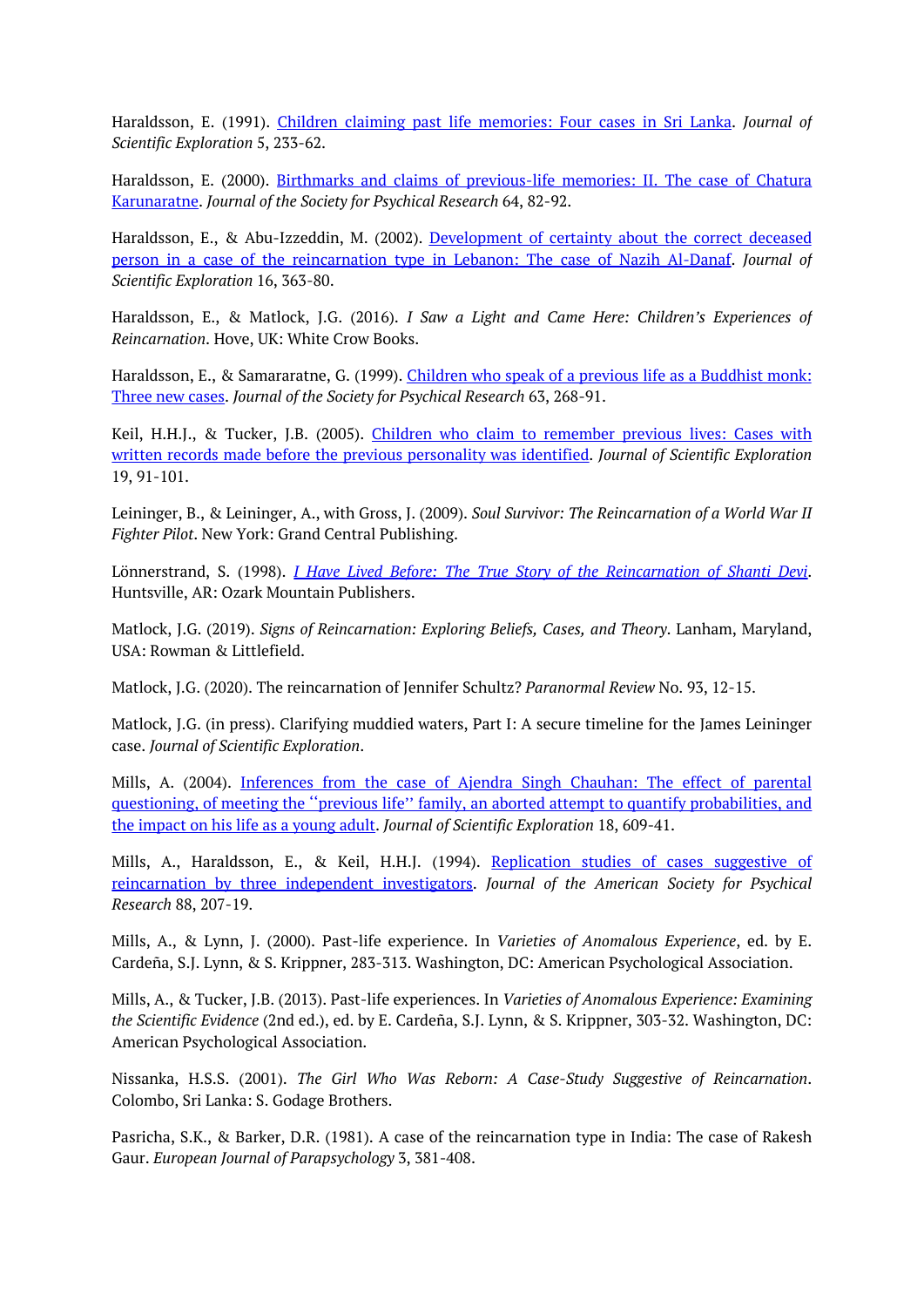Ransom, C. (2015). A critique of Ian Stevenson's rebirth research. In *The Myth of an Afterlife: The Case against Life after Death*, ed. by M. Martin & K. Augustine, 639-44. Lanham, Maryland, USA: Rowman & Littlefield.

Rawat, K.S., & Rivas, T. (2021). *Reincarnation as a Scientific Concept: Scholarly Evidence for Past Lives*. Hove, UK: White Crow Books.

Rivas, T. (2004). Six cases of the reincarnation type in the Netherlands. *Paranormal Review* No. 29, 17-20.

Rivas, T. (2020). Dutch children with past-life memories. *Psi [Encyclopedia](https://www.titusrivas.nl/public/articles/read/660)*. [Web post.]

Sahay, K.K.N. [1927]. *Reincarnation: Verified Cases of Rebirth after Death*. Bareilly, India: Gupta.

Schouten, S., & Stevenson, I. (1998). Does the socio-psychological hypothesis explain cases of the reincarnation type? *Journal of Nervous and Mental Disease* 186, 504-6.

Shroder, T. (1999). *Old Souls: The Scientific Evidence for Past Lives*. New York: Simon & Schuster.

Stevenson, I. (1974). *Twenty Cases Suggestive of Reincarnation* (2nd ed., rev.). [Charlottesville,](https://med.virginia.edu/perceptual-studies/wp-content/uploads/sites/360/2016/12/STE45.pdf) Virginia, USA: University Press of Virginia. [First ed.1966, *Proceedings of the American Society for Psychical Research*, Vol. 26.]

Stevenson, I. (1975)*. Cases of the Reincarnation Type. Volume I: Ten Cases in India*. Charlottesville, Virginia, USA: University Press of Virginia.

Stevenson, I. (1977). *Cases of the Reincarnation type. Volume II: Ten Cases in Sri Lanka*. Charlottesville, Virginia, USA: University Press of Virginia.

Stevenson, I. (1997). *Reincarnation and Biology: A Contribution to the Etiology of Birthmarks and Birth Defects* (2 vols). Westport, Connecticut, USA: Praeger.

Stevenson, I. (2001). *Children Who Remember Previous Lives: A Question of* Reincarnation (rev. ed.). Jefferson, North Carolina, USA: [McFarland.](https://archive.org/details/reincarnationandbiology01/mode/2up)

Stevenson, I. (2003). *European Cases of the Reincarnation Type*. Jefferson, North Carolina, USA: McFarland.

Stevenson, I., & Keil, J. (2000). The stability of assessments of paranormal connections in reincarnation-type cases. *Journal of Scientific Exploration* 14, 365-82.

Stevenson, I., & Samararatne, G. (1988). Three new cases of the reincarnation type in Sri Lanka with written [records](https://www.scientificexploration.org/docs/14/jse_14_3_stevenson.pdf) made before verifications. *Journal of Scientific [Exploration](https://www.scientificexploration.org/docs/14/jse_14_3_stevenson.pdf)* 2, 217-38.

Sunderlal, R.B.S. (1924). Cas apparents de réminiscences de vies antérieures. *Revue Métapsychique* 4, [302-37.](https://www.scientificexploration.org/docs/2/jse_02_2_stevenson.pdf)

Tucker, J B. (2013). *Return to Life: Extraordinary Cases of Children who Remember Past Lives*. New York: St. Martin's Press.

Tucker, J.B. (2016). The case of James Leininger: An American case of the reincarnation type. *Explore* 12/3, 200-7.

Wehrstein, K.M. (in press). When a name does not [identify:](https://med.virginia.edu/perceptual-studies/wp-content/uploads/sites/360/2017/04/REI42-Tucker-James-LeiningerPIIS1550830716000331.pdf) Will in search of Wilhelm Schmidt.

*Journal of the Society for Psychical Research.*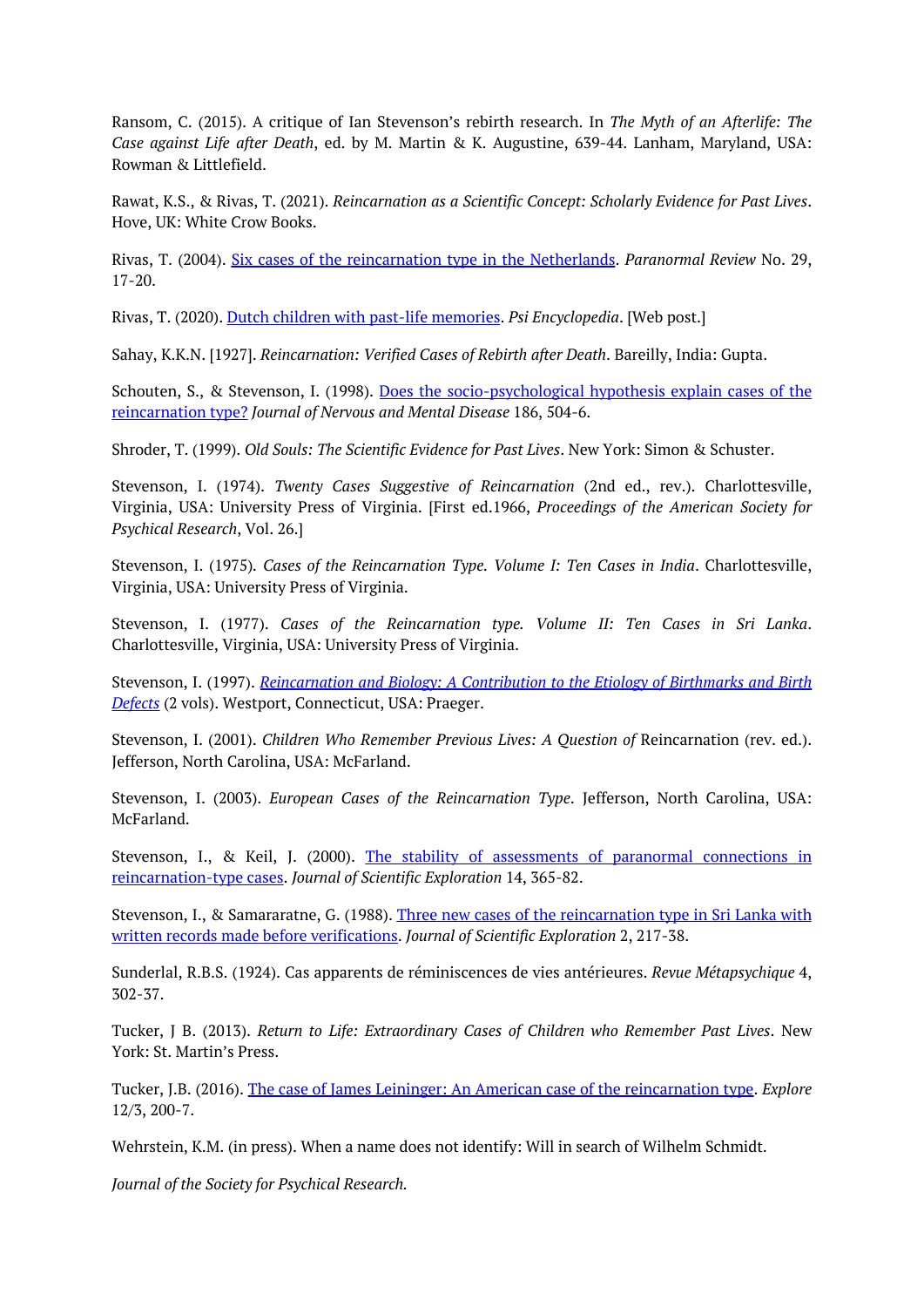# **Endnotes**

# **Footnotes**

1.ˆ The median distance between the past and present lives in cases investigated by Stevenson is only 25 km or 15.5 miles (Stevenson, 2001, 242).

2.ˆ See Stevenson (1974, 1975, 2001) on his research methodology, which has been followed by persons he trained. For an examination of how cases are solved by the families involved, see [Ha](#page-0-0)raldsson & Abu-Izzeddin (2002).

3.ˆ Stevenson & Samararatne (1988).

- [4.ˆ](#page-0-0) This argument was made most famously by David Barker in Pasricha & Barker (1981).
- 5.ˆ Schouten & Stevenson (1998).
- 6.ˆ Stevenson & Keil (2000).
- [7.ˆ](#page-0-0) Braude (2003), 182.

[8.ˆ](#page-0-0) Matlock (2019). Physical signs in reincarnation may be surprising but Matlock points to [ind](#page-0-0)ications that they are psychogenic, produced by the reincarnating mind.

[9.ˆ](#page-0-0) Apparently reliable [case](https://www.scientificexploration.org/docs/14/jse_14_3_stevenson.pdf)s excluded because they have not yet been scrutinized by the [res](#page-0-0)earch community include Grubbs (2006) and Allix (2021). All the listed cases include [doc](#page-0-0)uments seen by investigators. Generally, copies remain in their possession.

10.ˆ Keil & Tucker (2005, 97).

[11.](#page-0-0)ˆ Stevenson (1975, 144 n1) cites three unpublished cases with written records made prior to verifications, one each from Germany, Sri Lanka and Lebanon. No information is available about the remaining ten cases with prior records in the DOPS files.

[12.ˆ](#page-0-0) Haraldsson (19[91\);](https://www.scientificexploration.org/docs/19/jse_19_1_keil.pdf) Haraldsson & Matlock (2016), 73-80.

[13.ˆ](#page-0-0) Haraldsson & Samararatne (1999); Haraldsson & Matlock (2016), 28-33.

- 14.ˆ HSS Nissanka is not related to Dilukshi Nissanka.
- 15.ˆ Nissanka (2001), 11.
- [16.ˆ](#page-0-0) Nissanka (2[001\).](https://www.scientificexploration.org/docs/5/jse_05_2_haraldsson.pdf)
- [17.ˆ](#page-0-0) Stevenson (1974), 131-49.
- [18.ˆ](#page-0-0) Angel (1994, 2015); Barros (2004).
- [19.ˆ](#page-0-0) Stevenson (1977).
- [20.ˆ](#page-0-0) Stevenson & Samararatne (1988), 225-29.
- [21.ˆ](#page-0-0) Sahay (1927), 1-8; Stevenson (1975).
- [22.ˆ](#page-0-0) Tucker (2005), xi-xiv; Keil & Tucker (2005).
- [23.ˆ](#page-0-0) Stevenson (1975).
- [24.ˆ](#page-0-0) Sunderlal (1924).
- [25.ˆ](#page-0-0) Rawat & Rivas (2021), 35-39; Banerjee, Mathur, & Mukherjee (1965).
- [26.ˆ](#page-0-0) Gupta, Sharma, & Mathur (1936); Lö[nners](https://www.scientificexploration.org/docs/19/jse_19_1_keil.pdf)trand (1998).
- [27.ˆ](#page-0-0) Hall (1946), 147-54; Lönnerstrand (1998); Rawat & Rivas (2021).
- [28.ˆ](#page-0-0) Sahay (1927), 16-18.
- [29.ˆ](#page-0-0) Shroder (1999), 191-96.
- [30.ˆ](#page-0-0) Stevenson (1974), 67-91.
- [31.ˆ](#page-0-0) Stevenson & Samararatne (1988), 221-25.
- [32.ˆ](#page-0-0) Mills & Lynn (2000); Mills (2004).

[33.ˆ](#page-0-0) Sahay (1927), 9-15, under the nickname Vishwa Nath; Stevenson (1975) as Bishen Chand [Kap](#page-0-0)oor.

[34.ˆ](#page-0-0) Haraldsson (2000); Haraldsson & Matlock (2016), 88-93. There are differences between [thes](#page-0-0)e accounts. The present su[mmary](https://www.scientificexploration.org/docs/18/jse_18_4_mills.pdf) follows the earlier, more detailed journal paper.

- [35.ˆ](#page-0-0) Rivas (2004, 2020); Rawat & Rivas (2021), 88-91.
- 36.ˆ Leininger, B., & Leininger, A., with Gross, J. (2009).
- [37.ˆ](#page-0-0) Reproduced in [Tu](https://notendur.hi.is/erlendur/english/cort/chatura.pdf)cker (2016).